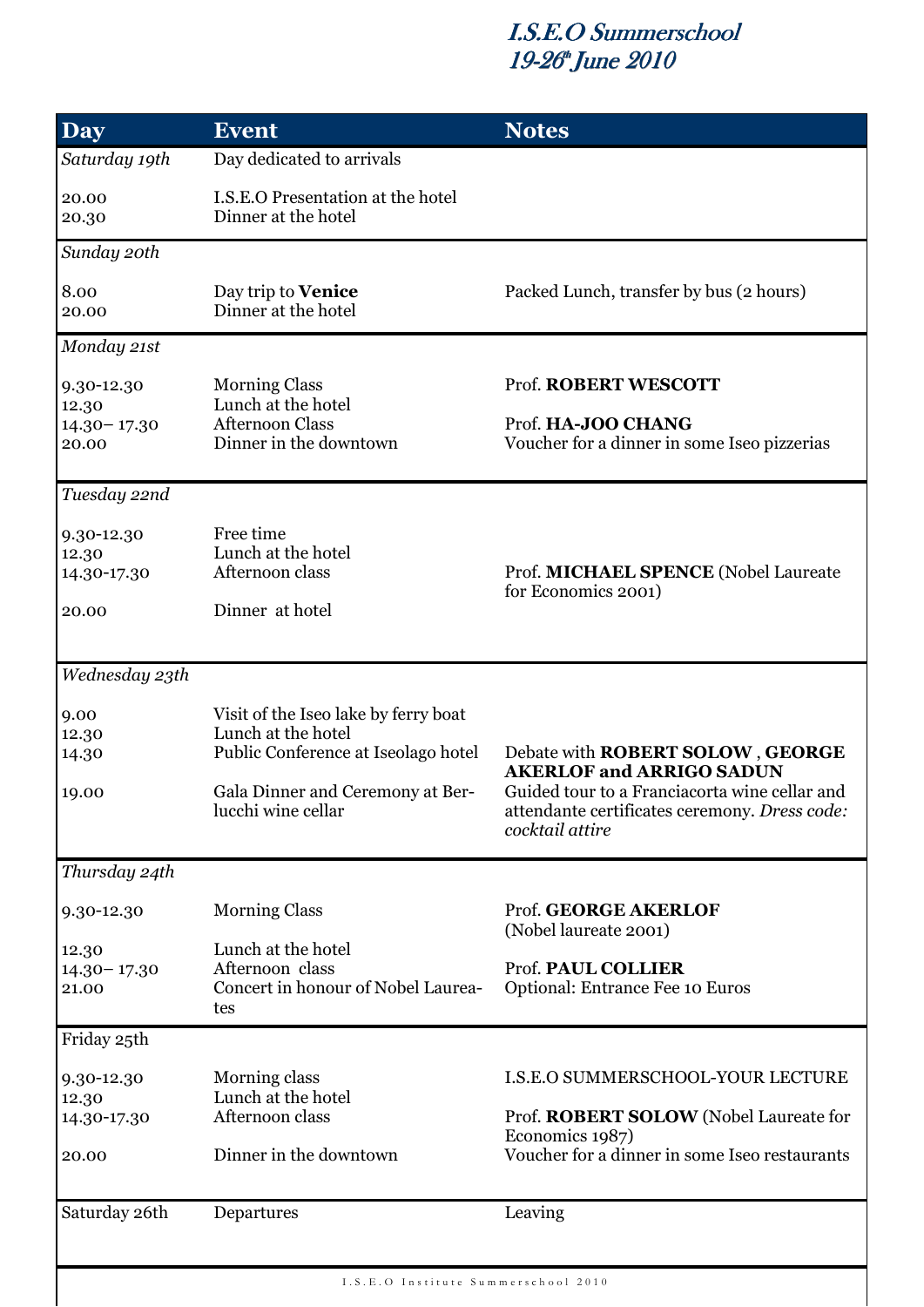

## ROBERT SOLOW

**Nobel laureate 1987 Chairman I.S.E.O Institute** 

*Robert Solow* was born in Brooklyn, New York on August 23, 1924. He won a scholarship to Harvard college but, by the end of 1942 he left the University and joined the Us Army. He served briefly in North Africa and Sicily and from the beginning to the end of the war in Italy.

Returned to Harvard in 1945 he studied economics with Wassily Leontieff and between 1949 and 1950 spent a fellowship year at Columbia University working on his Ph.D. thesis, an exploratory attempt to model changes in size distribution of wage income using interacting Markoff processes for employmentunemployment and wage rates. The thesis was awarded the Wells Prize at Harvard.

Then he accepted Assistant Professorship in the Economic Department of MIT. As professor Solow said he has "never had or wanted any other job". He was given the office next to Paul Samuelson's and "almost 40 years of almost daily conversations has been an immeasurably important part of my professional life".

In 1987 professor Solow was awarded the Nobel Prize for "his contribution to the theory of economic growth". The study of the factors which permit production growth and increased welfare has been a central feature in economic research for many years and the Solow's contributions have been exceptional. Solow growth model was presented in an article entitled "A contribution to the Theory of Economic Growth" in 1956. Professor Solow has worked actively within many areas of economic theory, for example natural resource economics. Over the last decades Solow has largely devoted his research efforts to macroeconomic questions involving unemployment and economic policy.

He is married to Barbara.

He has been a member of the US President's Council of Economic Adviser and he is actually Chairman of I.S.E.O. Institute (Institute for Studies on Economics and Employments).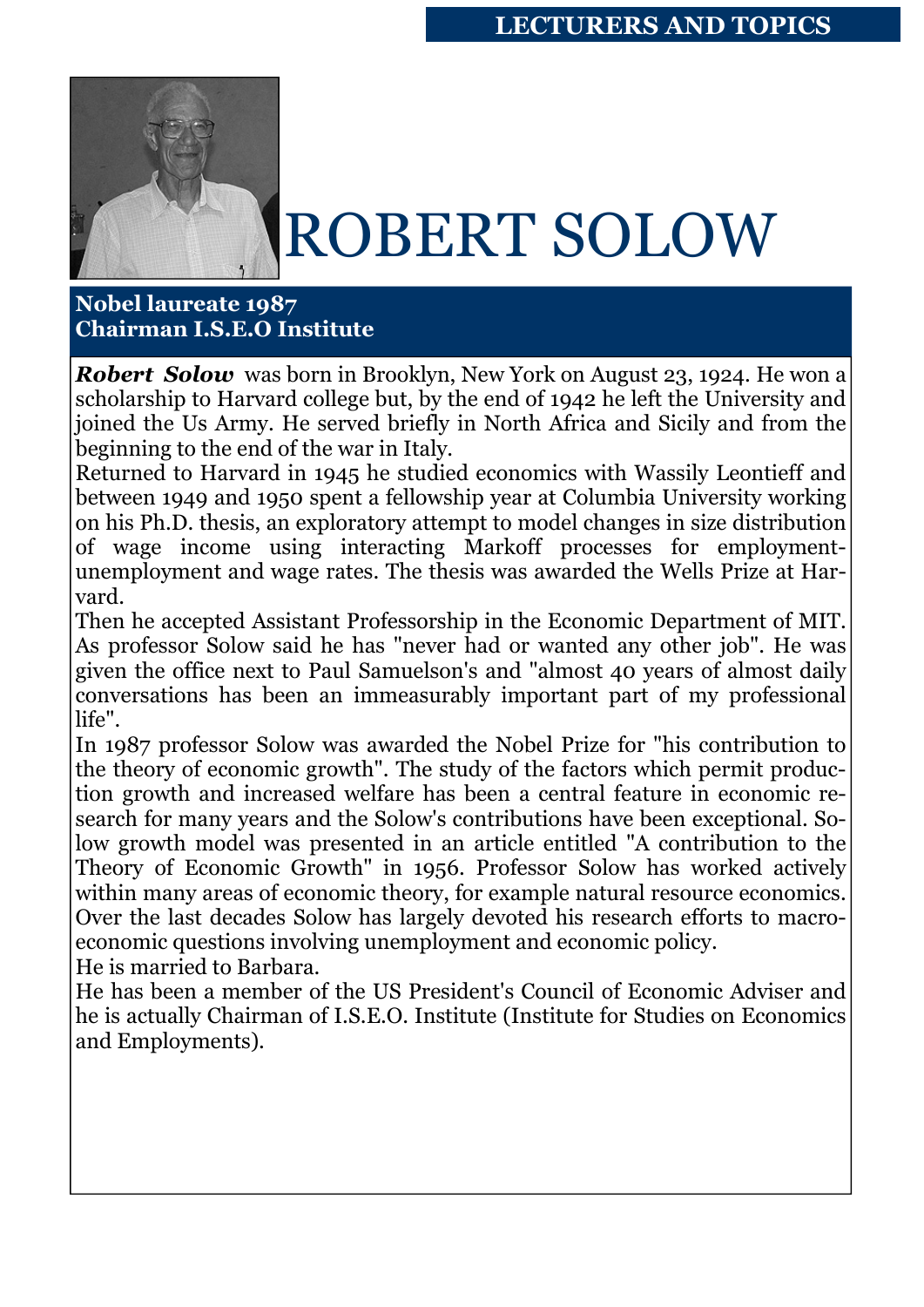

### MICHAEL SPENCE

**Nobel laureate 2001**  *"Post-Crisis Growth in Developing Economies"* 

*Michael Spence* (born November 7, 1943) is an American-born, Canadianraised economist and recipient of the Bank of Sweden Prize in Economic Sciences in Memory of Alfred Nobel, along with George A. Akerlof and Joseph E. Stiglitz, for their work on the dynamics of information flows and market development. He conducted this research while at Stanford University. In the current technological environment - with ever more abundant information flows about market development, prices, profit margins, investment instruments and rates of return - their work is more relevant than ever.

In 1966, Spence was awarded the Rhodes Scholarship upon graduation from Princeton University with a degree in Mathematics. Spence studied at Yale University (B.A., 1966), the University of Oxford (B.A., M.A., 1968), and Harvard University (Ph.D., 1972). He taught at Harvard and at Stanford University, serving as dean of the latter's business school from 1990 to 1999.

Through his research on markets with asymmetric information, Spence developed the theory of "signaling" to show how better-informed individuals in the market communicate their information to the less-well-informed to avoid the problems associated with adverse selection. In his 1973 seminal paper "Job Market Signaling," Spence demonstrated how a college degree signals a job seeker's intelligence and ability to a prospective employer. Other examples of signaling included corporations giving large dividends to demonstrate profitability and manufacturers issuing guarantees to convey the high quality of a product.

Michael Spence is probably most famous for his job-market signaling model, which essentially triggered the enormous literature in this branch of contract theory. In this model, employees signal their respective skills to employers by acquiring a certain degree of education, which is costly to them. Employers will pay higher wages to more educated employees, because they know that the proportion of employees with high abilities is higher among the educated ones, as it is less costly for them to acquire education than it is for employees with low abilities. For the model to work, it is not even necessary for education to have any intrinsic value if it can convey information about the sender (employee) to the recipient (employer) and if the signal is costly.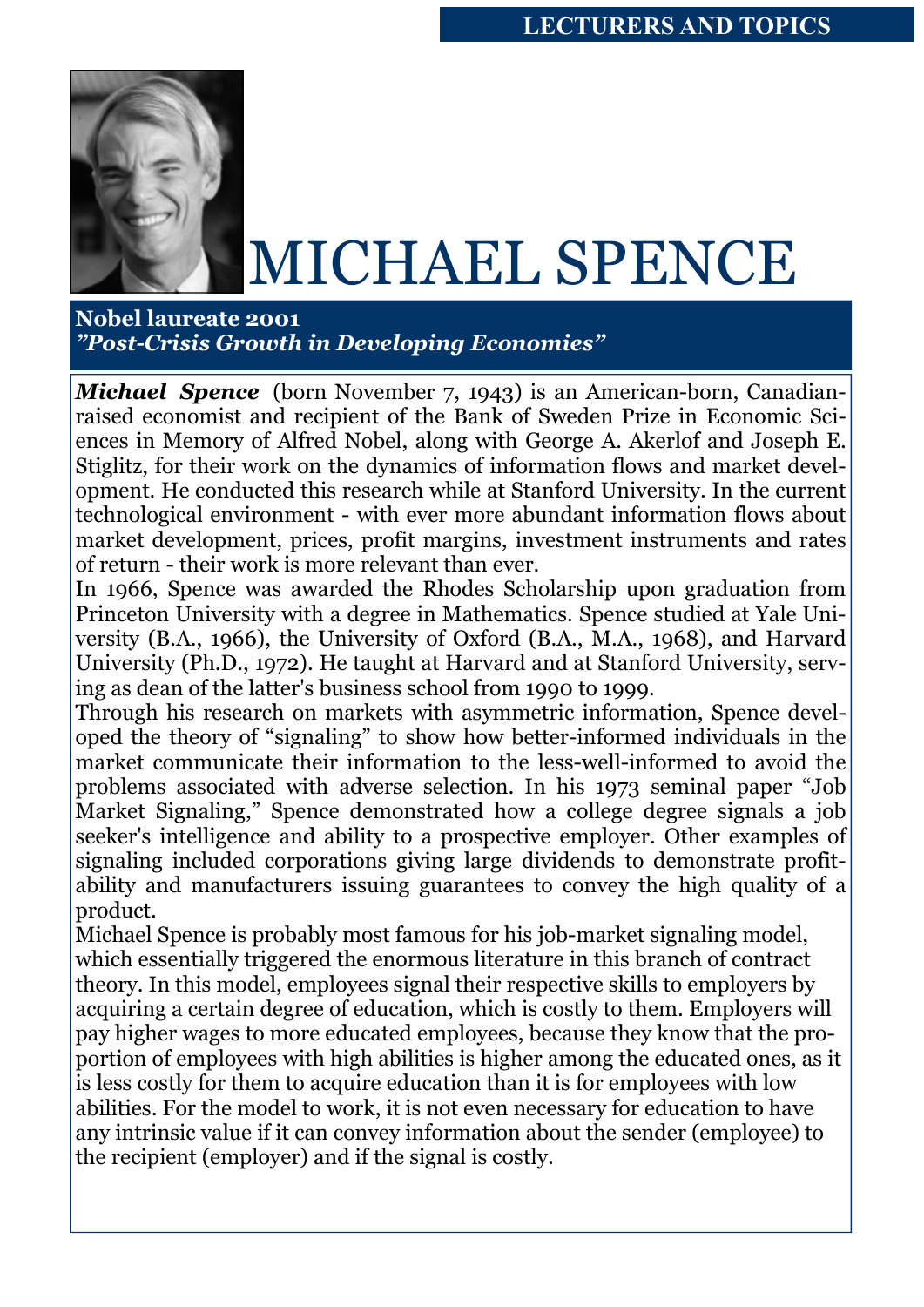

## GEORGE AKERLOF

**Nobel laureate 2001**  *"Identity Economics"* 

*George Arthur Akerlof* (born June 17, 1940) is an American economist and Koshland Professor of Economics at the University of California, Berkeley. He won the 2001 Nobel Prize in Economics together with Michael Spence and Joseph E. Stiglitz.

Akerlof is perhaps best known for his article, "The Market for Lemons: Quality Uncertainty and the Market Mechanism", published in Quarterly Journal of Economics in 1970, in which he identified certain severe problems that afflict markets characterized by asymmetrical information. His research broke with established economic theory in illustrating how markets malfunction when buyers and sellers — as seen in used car markets — operate under different information. The work has had far-reaching applications in such diverse areas as health insurance, financial markets and employment contracts.

In 'Efficiency Wage Models of the Labor Market', Akerlof and coauthor Janet Yellen propose rationales for the efficiency wage hypothesis in which employers pay above the market-clearing wage, in contradiction to the conclusions of neoclassical economics.

In 'The Missing Motivation in Macroeconomics', Akerlof proposed natural norms that decision makers have for how they should behave. In this lecture Akerlof proposed a new agenda for macroeconomics with inclusion of those norms. This is George Akerlof's Presidential Address to the American Economic Association, delivered on January 6, 2007.

Akerlof graduated from the Lawrenceville School and received his Bachelor's degree from Yale University in 1962. He got his Ph.D. from MIT in 1966 and has taught at the London School of Economics.

He is a trustee of the Economists for Peace and Security and co-director of the Social Interactions, Identity and Well-Being program at CIFAR (Canadian Institute for Advanced Research).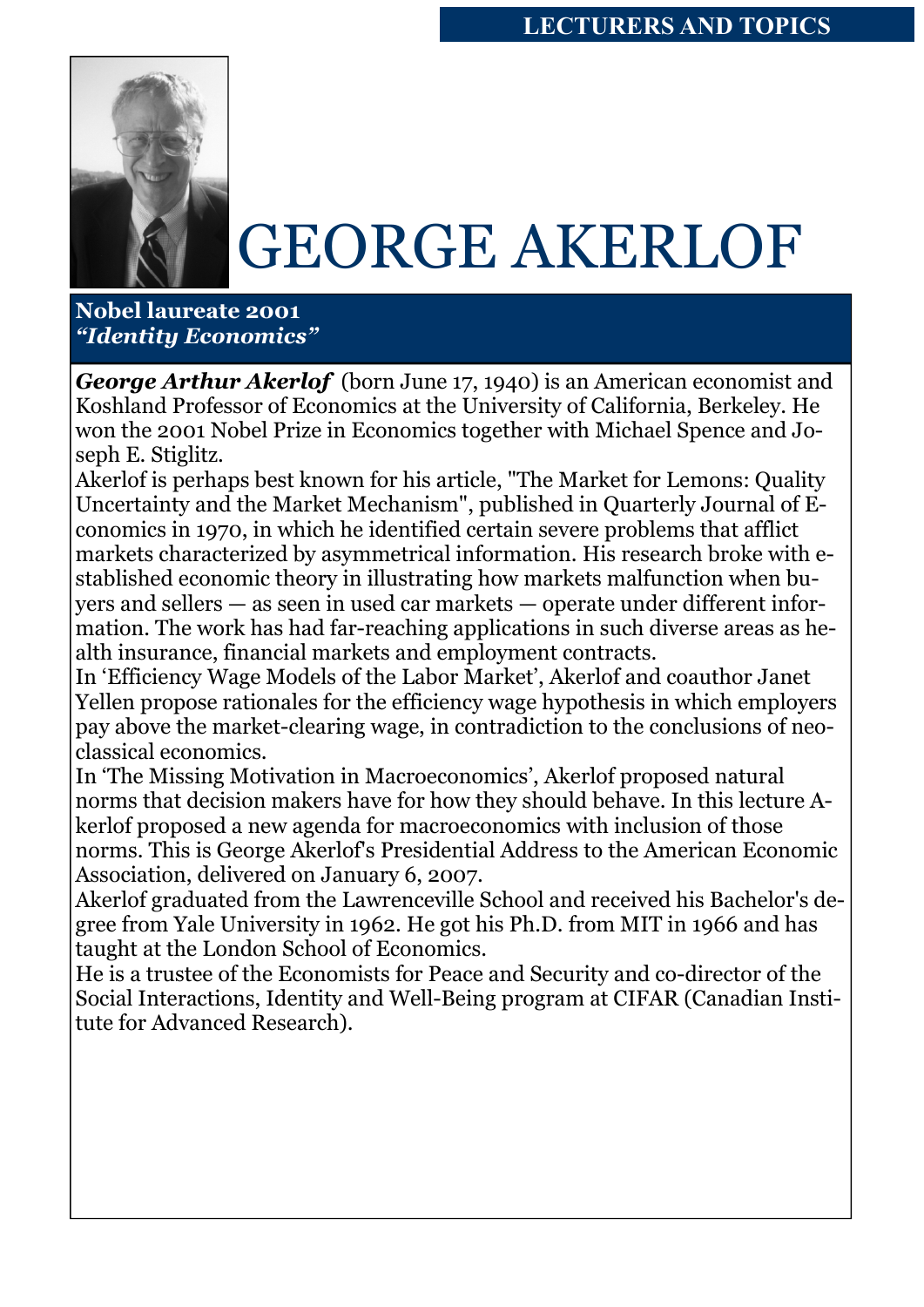

# PAUL COLLIER

**Professor at Oxford University Director of Centre for the Study of African Economies**  *" Harnessing Natural Assets for Development".* 

**Paul Collier** is Professor of Economics and Director of the Centre for the Study of African Economies at Oxford University. He has previously served as Director of the Development Research Group at the World Bank (1998-2003), Senior Adviser to former Prime Minister Blair's Commission on Africa, Professor Associate of University of Auvergne's Centre d'Etudes et de Recherches sur le développement international) (CERDI) and Research Fellow at Centre for Economic Policy Research (CEPR). His past and current research has centred on addressing developmental challenges facing low-income countries including research on the economics of conflict, governance and macroeconomics with a strong focus on the effects of aid, Exchange rate and trade policies.

His latest book The Bottom Billion ( OUP 2007) brings together much of his past research and aims at providing concrete solutions to answering the plight of the world's poorest citizens.



# A-JOON CHANG

**Professor at Cambridge University**  *"The Secret History of Capitalism and the Future of the World Economy"* 

*Ha-Joon Chang* (born October 7th 1963) is a Korean born and one of the leading economist specialising in development economics.

Ha-Joon Chang has taught at the Faculty of Economics and Politics, University of Cambridge, since 1990. In addition to numerous articles in journals and edited volumes, he has published seven authored books (three of them coauthored) and eight edited books (six of them co-edited). His most recent books include Kicking Away the Ladder - Development Strategy in Historical Perspective (2002), which won the 2003 Myrdal Prize, Restructuring Korea Inc. (with Jang-Sup Shin, 2003), Globalization, Economic Development and The Role of the State (2003), and Reclaiming Development - An Alternative Economic Policy Manual (with Ilene Grabel, 2004).

Ha-Joon Chang has worked as a consultant for many international organisations, including various UN agencies such as UNDP (United Nations Development Program) and UNCTAD (United Nations Conference on Trade and Development), the World Bank, the Asian Development Bank, and a number of governments on development policies. He was awarded the 2005 Wassily Leontief Prize for Advancing the Frontiers of Economic Thought.